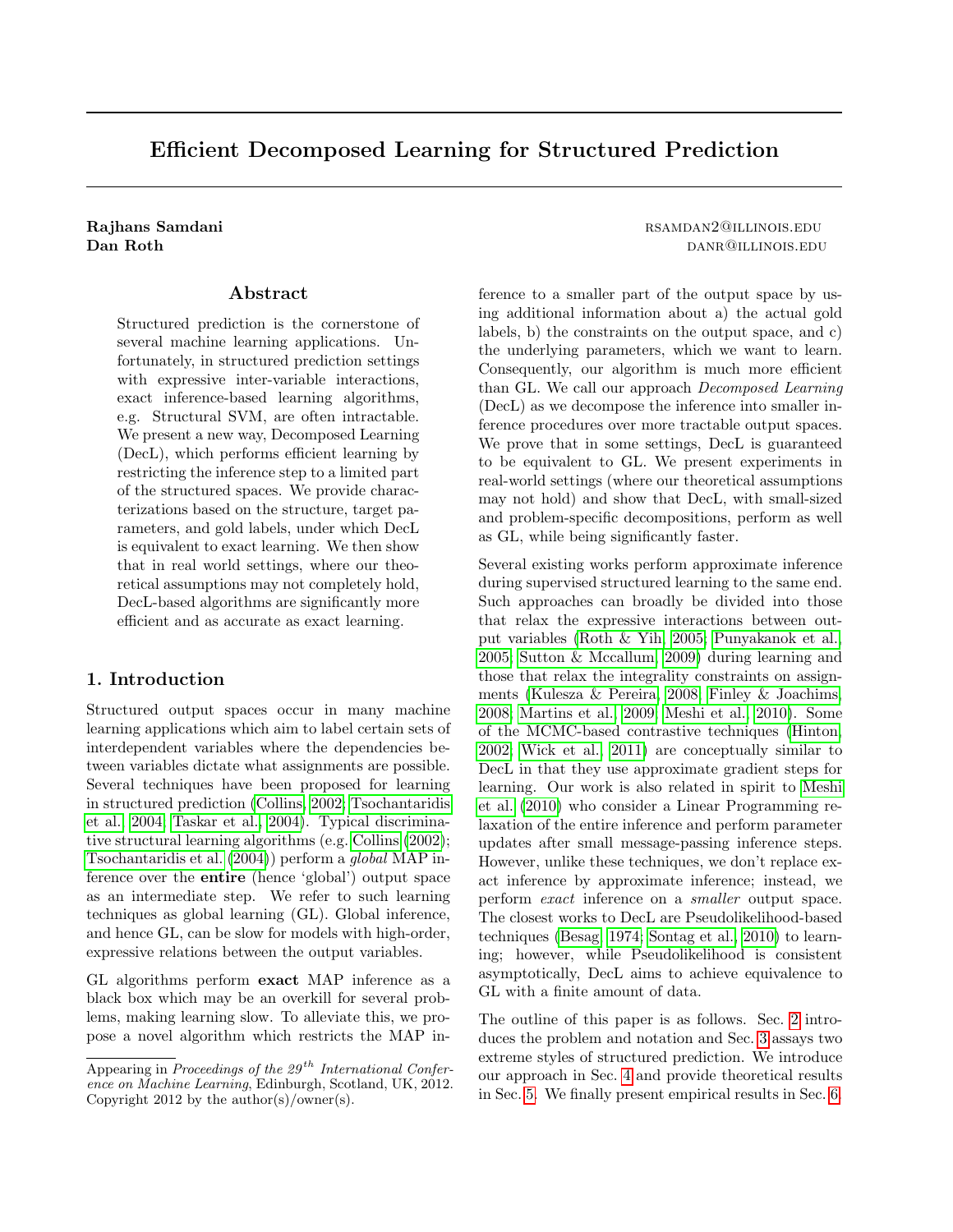## <span id="page-1-0"></span>2. Problem Setting

Consider a structured prediction setting where a ddimensional input  $x$  is drawn from a space  $\mathcal{X}$  and the output variable y is, w.l.o.g., a vector of binary labels  $\{y_1, \ldots, y_n\}$  drawn from  $\mathcal{Y} \in \{0,1\}^n$ . <sup>n</sup>. The space  $\mathcal Y$  may be specified by a set of declarative constraints which can be viewed as a form of specifying some domain knowledge over y.

Inference: The labels in y are correlated and so it is advantageous to predict them simultaneously. As is typical, we express the prediction over all variables in **y** using a scoring function  $f(\mathbf{x}, \mathbf{y}; \mathbf{w}) = \mathbf{w} \cdot \phi(\mathbf{x}, \mathbf{y})$  as

$$
\arg\max_{\mathbf{y}\in\mathcal{Y}} f(\mathbf{x}, \mathbf{y}; \mathbf{w}) = \arg\max_{\mathbf{y}\in\mathcal{Y}} \mathbf{w} \cdot \phi(\mathbf{x}, \mathbf{y}), \quad (1)
$$

where  $\phi(\mathbf{x}, \mathbf{y}) \in \mathbb{R}^d$  are feature expressed over both **x** and **y**, and **w**  $\in \mathbb{R}^d$  are weight parameters. We refer to the arg max inference above as MAP inference<sup>[1](#page-1-2)</sup>.

Structural Learning and evaluation: The focus of this work is on learning the weight parameter, w, from a given collection of labeled training instances  $D =$  $(x^1, y^1), \ldots, (x^m, y^m)$ . As is standard, the quality of a learned hypothesis is measured using a loss function  $\Delta : \{0,1\}^n \times \{0,1\}^n \rightarrow \mathbb{R}_{\geq 0}$ , satisfying  $\Delta(\mathbf{y}, \mathbf{y}) =$ 0,  $\forall y \in \{0, 1\}^n$ .

We focus on two popular classes of scoring functions  $f(\mathbf{x}, \mathbf{y}; \mathbf{w})$ :

- Singleton with constraints:  $f(x, y; w)$  is a sum of linear classifiers,  $f_i(\mathbf{x})$ , for individual  $y_i$ :  $f(\mathbf{x}, \mathbf{y}; \mathbf{w}) = \sum_{i=1}^{n} y_i f_i(\mathbf{x}) = \sum_{i=1}^{n} y_i \mathbf{w_i} \cdot \mathbf{x}$ . The variables contained in y interact solely via mutual constraints. The region of allowed outputs,  $\mathcal{Y}$ , is specified by these constraints. This model has been used in numerous applications, especially in Natural Language Processing (NLP) where sometimes the constraints are inherent to the problem e.g. tree constraints in dependency parsing [\(Koo et al., 2010\)](#page-7-14) and sometimes they are added declaratively [\(Roth & Yih, 2005;](#page-7-3) [Clarke &](#page-7-15) [Lapata, 2006;](#page-7-15) [Barzilay & Lapata, 2006;](#page-7-16) [Roth &](#page-7-17) [Yih, 2007;](#page-7-17) [Clarke & Lapata, 2008;](#page-7-18) [Choi & Cardie,](#page-7-19) [2009;](#page-7-19) [Ganchev et al., 2010\)](#page-7-20). Exact MAP inference with expressive constraints is often formulated using expensive Integer Linear Programming (ILP) techniques.
- Pairwise Markov Networks: For a Pairwise Markov Network (PMN),  $f$  is defined over a graph with  $n$  nodes and a set of edges given by  $E$ . In particular,  $f$  is a sum of individual

and pairwise potential functions,  $\phi$ , corresponding to nodes and edges of the graph:  $f(\mathbf{x}, \mathbf{y}; \mathbf{w}) =$  $\sum_{i=1}^n \phi_i(y_i, \mathbf{x}; \mathbf{w}) + \sum_{i,k \in E} \phi_{i,k}(y_i, y_k, \mathbf{x}; \mathbf{w})$ . f is linear in w. While PMNs are typical to probabilistic graphical model settings (e.g. HMM and CRF [\(Lafferty et al., 2001\)](#page-7-21)), in this paper, we consider PMNs in a max-margin setting a la [Taskar](#page-7-2) [et al.](#page-7-2) [\(2004\)](#page-7-2). PMNs are used extensively in many structured prediction applications in computer vision [\(Boykov et al., 1998\)](#page-7-22), computational biology [\(Meshi et al., 2010\)](#page-7-9), NLP, and information extraction [\(Lafferty et al., 2001;](#page-7-21) [Sarawagi & Co](#page-7-23)[hen, 2004\)](#page-7-23). We also consider the case when higher order declarative constraints are added on top of a PMN scoring function [\(Roth & Yih, 2005\)](#page-7-3).

#### <span id="page-1-3"></span><span id="page-1-1"></span>3. Structured Prediction: Learning

This section discusses two styles of learning the parameter **w** from the training data  $D$ : global learning and local learning, with their shortcomings.

Global Learning Given the inference procedure in  $(1)$  and training data  $D$ , a popular discriminative learning approach [\(Tsochantaridis et al., 2004;](#page-7-1) [Taskar](#page-7-2) [et al., 2004\)](#page-7-2) is to minimize an SVM-style convex upper bound on the loss<sup>[2](#page-1-4)</sup> over the training data:

<span id="page-1-5"></span>
$$
l(w) = \sum_{j=1}^{m} \max_{\mathbf{y} \in \mathcal{Y}} \left( f(\mathbf{x}^{\mathbf{j}}, \mathbf{y}; \mathbf{w}) - f(\mathbf{x}^{\mathbf{j}}, \mathbf{y}^{\mathbf{j}}; \mathbf{w}) + \Delta(\mathbf{y}^{\mathbf{j}}, \mathbf{y}) \right) (2)
$$

The inference step in [\(2\)](#page-1-5), involving max, is performed globally over all the labels of y and hence we call this style, Global Learning (GL). GL tends to be slow which hinders applications with a large output space or a large number of training examples.

Local Learning For faster learning, several approximations to GL have been used which ignore certain structural interactions so that the rest of the structure is easier to learn. We call this general paradigm of learning by relaxing to a more local or easy-to-learn structure, Local Learning (LL). For instance, when highly expressive constraints are used over the structure, then dropping such constraints makes the structure more "local" and faster to learn: for singleton functions [\(Punyakanok et al., 2005;](#page-7-4) [Barzilay & Lap](#page-7-16)[ata, 2006\)](#page-7-16), ignoring constraints reduces the problem to learning *n* independent binary classifiers  $w_i$ ; in case of sequential or tree-structured problems, the task reduces to learning with dynamic programming inference [\(Koo et al., 2010;](#page-7-14) [Roth & Yih, 2005\)](#page-7-3). In case of multi-label classification, ignoring interactions between labels reduces the problem to learning a binary

<span id="page-1-2"></span><sup>&</sup>lt;sup>1</sup>While MAP is used to refer to probabilistic inference, we abuse the terminology here to convey similar import.

<span id="page-1-4"></span><sup>&</sup>lt;sup>2</sup>Throughout this paper, we omit the usual  $l_2$  regularization term for the sake of brevity.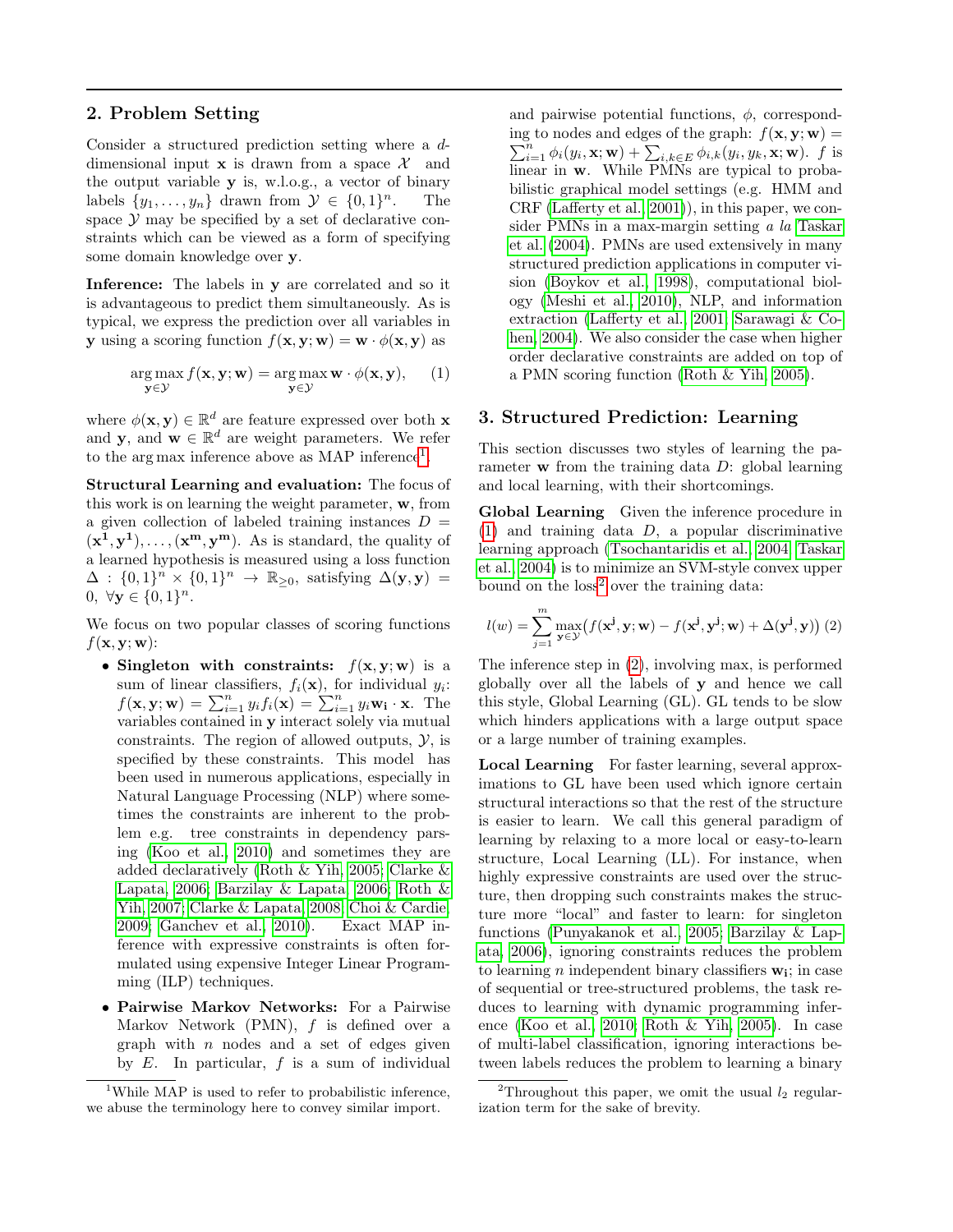

<span id="page-2-1"></span>Figure 1. Figure highlighting the differences between typical GL and DecL. The diagrams on left and right illustrate the general scheme for GL and DecL, respectively. We show how DecL restricts learning-time inference by adding more information. During testing, we use exact inference.

classifier for each label. In most LL scenarios, the ignored constraints, if any, are injected back during inference. Refer to [Punyakanok et al.](#page-7-4) [\(2005\)](#page-7-4) for a detailed analysis and comparison of GL and LL for singleton scoring functions with constraints.

LL schemes are much faster than GL; in general, however, LL fails to take advantage of the structure of  $\mathcal Y$ which is where Decomposed Learning comes in.

#### <span id="page-2-0"></span>4. Decomposed Learning (DecL)

For a training instance  $(\mathbf{x}^{\mathbf{j}}, \mathbf{y}^{\mathbf{j}}) \in D$ , let  $nbr(\mathbf{y}^{\mathbf{j}}) \subseteq \mathcal{Y}$ be a subset of the output space defining a "neighborhood" around  $y^{j}$ , which is referred to as the ground truth or the gold output. The key idea behind decomposed learning (DecL) is to learn w by discriminating the supervised label  $y^j$  from only all  $y' \in nhr(y^j)$  instead of all  $y' \in \mathcal{Y}$ .  $nbr(y^{j})$  can use additional information about the structure  $(Y)$  and parameters which we intend to learn  $(w^*)$  such that it captures the structure of  $Y$  while being much smaller. Fig. [1](#page-2-1) shows the general schema for both GL and DecL, showing the similarities and the differences.

Let  $N = \{nbr(\mathbf{y}^j) | j = 1, \ldots, m\}$  be the collection of neighborhoods for all training instances. To pursue the general idea behind our approach, we use a maxmargin formulation [\(Taskar et al., 2004\)](#page-7-2) for learning over given data  $D = \{(\mathbf{x}^j, \mathbf{y}^j)\}_{j=1}^m$ . Specifically we minimize a loss function  $DecL(\mathbf{w}; D, N)$  given by

$$
\sum_{j=1}^{m} \max_{\mathbf{y} \in nbr(\mathbf{y}^{\mathbf{j}})} \big( f(\mathbf{x}^{\mathbf{j}}, \mathbf{y}; w) - f(\mathbf{x}^{\mathbf{j}}, \mathbf{y}^{\mathbf{j}}; w) + \Delta(\mathbf{y}, \mathbf{y}^{\mathbf{j}}) \big). (3)
$$

The idea of looking at a smaller output space is natural; the key question is how do we create these neighborhoods so that the resulting learning algorithm is correct or at least gives a good approximation to GL. To motivate our technique for doing so, we use a simple example of multi-class classification with labels  $1, \ldots, r$ . This problem can be expressed as a structured prediction problem over r binary variables  $y_1, \ldots, y_r$  such that an instance with label q is represented as a binary vector  $y[q]$  obeying the constraint  $\sum_i y[q]_i = 1$  and with  $y[q]_i = 1$ . For a training instance  $(x, y[q])$ , GL aims to learn a scoring function which gives a score less than  $y[q]$  to all other possible outputs y[i],  $\forall i \neq q$ . Since the outputs are constrained such that any two outputs  $y[q]$  and  $y[i]$ differ on just the bits  $y_q$  and  $y_i$ , this is achieved by merely comparing assignments to pairs of bits  $y_q$  and  $y_i, \forall i \neq q$ . This is exactly what techniques like multiclass SVM [\(Crammer & Singer, 2002\)](#page-7-24) and constrained classification [\(Har-Peled et al., 2003\)](#page-7-25)  $d\sigma^3$  $d\sigma^3$ . Overall, while multi-class classification is indeed a simple case as the space  $\mathcal Y$  contains just n outputs, we generalize the idea of creating neighborhoods over a large number of variables via smaller and more local comparisons.

We generate  $nbr(y^j)$ , by fixing a subset of the output variables to their gold labels in  $y^j$ , while allowing the rest of them to vary, and repeating the same for different subsets of output variables. We formalize this idea through what we define as decompositions (hence, decomposed learning.) We give theoretically desirable properties of these neighborhoods in Sec. [5.](#page-3-0)

Definition 1. Given a set of n binary output variables indexed by  $\{1, \ldots, n\}$ , a **decomposition** S is a set containing distinct and non-inclusive (possibly overlapping) index sets which are subsets of  $\{1, \ldots, n\}$ :  $\mathcal{S} = \{s_1, \ldots, s_l | \forall i, s_i \subseteq \{1, \ldots, n\}; \forall i, k, s_i \not\subset s_k\}.$ 

Before explaining learning with decompositions, we give some notation. Given two output instances  $\mathbf{y}, \mathbf{y}' \in \mathcal{Y}$ , let  $s(\mathbf{y}, \mathbf{y}')$  be the set indexing the differences between **y** and **y'** i.e.  $s(\mathbf{y}, \mathbf{y}') = \{i : y_i \neq y'_i\}.$ Given a set  $s \subseteq \{1, \ldots, n\}$ , denote  $-s = \{1, \ldots, n\} \setminus s$ . Let  $y_s \in \{0,1\}^{|s|}$  denote an assignment to the variables indexed by set s. Let  $(\mathbf{y}_s, \mathbf{y}_{-s}^j)$  be the output formed by replacing variables in  $y^j$  indexed by s by corresponding variables in ys.

We associate one decomposition  $S^j$  with each training instance  $(x^{j}, y^{j})$  and do inference during learning as follows. Given a gold output variable  $y^j$  pick a set  $s \in$  $S^j$ , fix variables in  $y^j_{-s}$  and look at all assignments to  $\mathbf{y}_s$  such that  $(\mathbf{y}_s, \mathbf{y}_{-s}^j)$  is feasible (i.e.  $\in \mathcal{Y}$ ); select the highest scoring assignment over all feasible selections of  $y_s$  and over all  $s \in S^j$  and return the structure. Given a decomposition  $S^j$  for  $y^j$ , let the corresponding neighborhood be  $nbr(\mathbf{y}^j, \mathcal{S}^j)$  given by  $nbr(\mathbf{y}^j, \mathcal{S}^j)$  =

<span id="page-2-2"></span><sup>&</sup>lt;sup>3</sup>Interestingly, the one-vs-all technique ignores the given constraint (one-vs-all is a kind of LL technique) and may not be able to obtain linear separation even if the labels are pairwise linearly separable [\(Har-Peled et al., 2003\)](#page-7-25).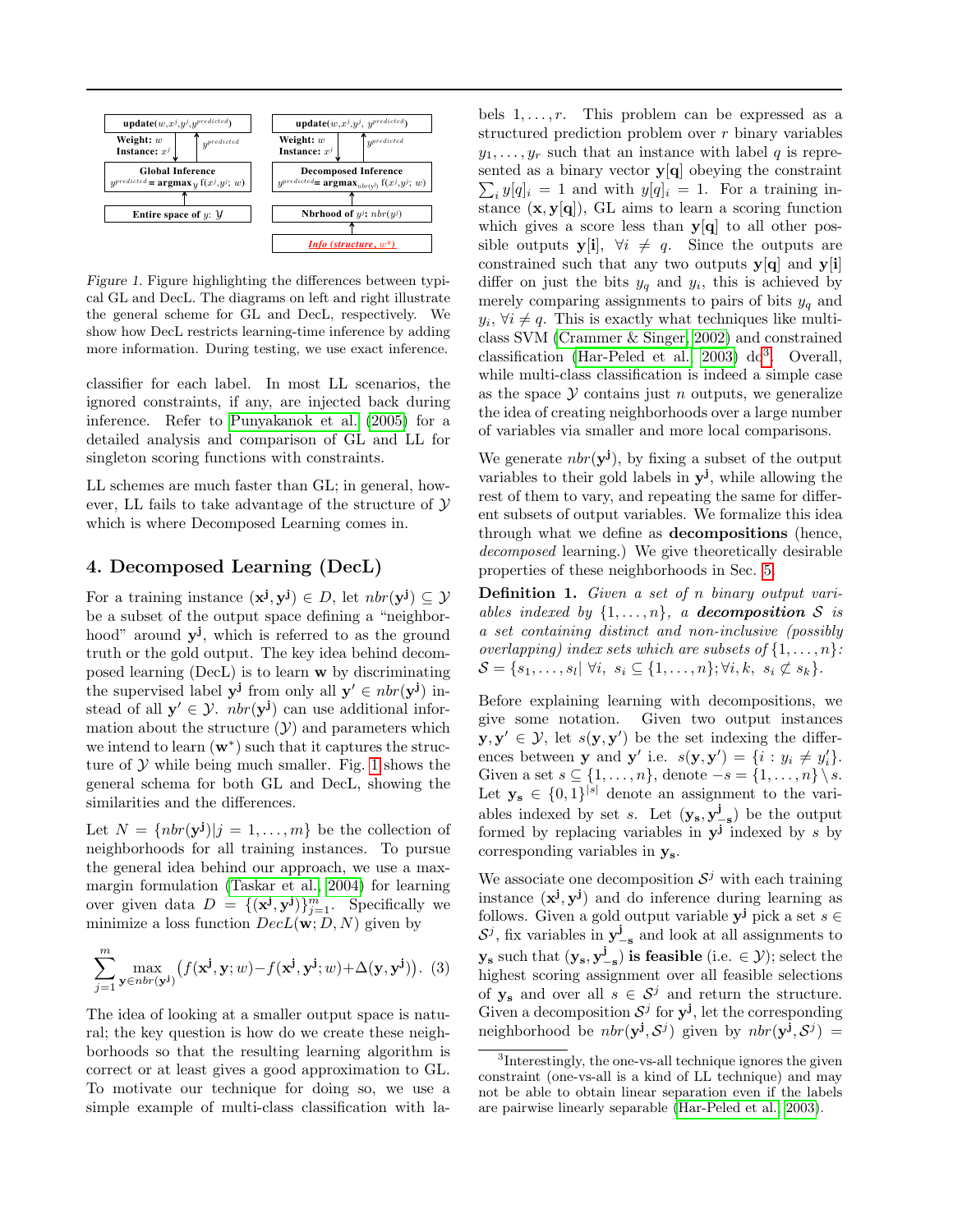<span id="page-3-2"></span>Algorithm 1 Subgradient-descent Alg. for DecL

|    | 1: Given: training data: $D = (\mathbf{x}^j, \mathbf{y}^j)_{i=1}^m$ ; step sizes $\eta_t$                                                                 |
|----|-----------------------------------------------------------------------------------------------------------------------------------------------------------|
|    | decompositions: $S = (S^1, \dots, S^m)$ .                                                                                                                 |
|    | 2: $\mathbf{w} \leftarrow \mathbf{0}$                                                                                                                     |
|    | 3: for $t=0$ to T do                                                                                                                                      |
|    | 4: for $j = 1$ to m do                                                                                                                                    |
|    | 5: $\mathbf{y}^{\prime} \leftarrow \arg \max_{s \in S^j, \mathbf{y}_s \in \{0,1\}^{\lvert s \rvert} : (\mathbf{y}_s, \mathbf{y}_{-s}^j) \in \mathcal{Y}}$ |
|    | $(f(\mathbf{x}^j, (\mathbf{y}_s, \mathbf{y}_{-s}^j); \mathbf{w}) + \Delta(\mathbf{y}_s, \mathbf{y}_{-s}^j))$                                              |
|    | 6: $\mathbf{w} \leftarrow \mathbf{w} + \eta_t \left( \phi(x^j, \mathbf{y}^j) - \phi(x^j, \mathbf{y}') \right)$                                            |
| 7: | end for                                                                                                                                                   |
|    | $8:$ end for                                                                                                                                              |

 $\{y \in \mathcal{Y} | \exists s \in \mathcal{S}^j, s(y^j, y) \subseteq s\}.$  Using the above style of inference results in minimizing the following convex function for learning

<span id="page-3-1"></span>
$$
DecL(\mathbf{w}; D) = \sum_{j=1}^{m} \max_{s \in S^j, \mathbf{y}_s \in \{0,1\}^{\lfloor s \rfloor} : (\mathbf{y}_s, \mathbf{y}_{-s}^j) \in \mathcal{Y}}
$$

$$
(f(\mathbf{x}^j, (\mathbf{y}_s, \mathbf{y}_{-s}^j); \mathbf{w}) - f(\mathbf{x}^j, \mathbf{y}^j; w) + \Delta(\mathbf{y}_s, \mathbf{y}_{-s}^j)) .(4)
$$

To minimize Eq. [4,](#page-3-1) we use a subgradient descent scheme shown in Alg.  $1<sup>4</sup>$  $1<sup>4</sup>$  $1<sup>4</sup>$ .

Let  $\text{DecL-}k$  be the special case where all subsets of  $\{1, \ldots, n\}$  of size  $k \ (k \geq 1)$  are considered in the decomposition. For multi-class classification, DecL-2 with  $\Delta$  as the Hamming loss is the same as multiclass SVM [\(Crammer & Singer, 2002\)](#page-7-24) and Alg. [1](#page-3-2) with DecL-2 and  $\Delta = 0$  (perceptron loss) yields constrained classification [\(Har-Peled et al., 2003\)](#page-7-25) thus closing our loop on multi-class classification. Note that, in Step 5 of Alg. [1,](#page-3-2) going over all sets in  $S^j$  to find argmax can be slow if the number of sets inside each decomposition is large (e.g. in DecL-k for large k.) To get around this, we compute max over a few sets selected uniformly at random from the decomposition. One can also use more complicated convex optimization techniques which require evaluating the max over just one set at a time [\(Gaudioso et al., 2006\)](#page-7-26).

In practice, decompositions can be guided by domain knowledge — highly coupled output variables should be put in the same set while somewhat unrelated variables should be kept separate. The complexity of learning is small if the sizes of the sets considered in the decomposition are small. Sec. [5](#page-3-0) provides theoretical results on decompositions for certain cases.

# <span id="page-3-0"></span>5. Theoretical Analysis

Our theoretical anaylsis carries a different flavor than standard generalization bounds. We present theoretical results to show some conditions under which DecL is equivalent to GL. We start with the trivial observation that when each neighborhood is equal to  $\mathcal{Y}$ , then DecL is the same as GL. Due to the lack of space, we have moved all the proofs to the supplement.

We assume that the data is separable. Our interest is in all parameters  $w^*$  which satisfy the following margin-separation condition  $\forall (x^j, y^j) \in D$ :

<span id="page-3-5"></span>
$$
f(\mathbf{x}^{\mathbf{j}}, \mathbf{y}^{\mathbf{j}}; \mathbf{w}^*) \ge f(\mathbf{x}^{\mathbf{j}}, \mathbf{y}; \mathbf{w}^*) + \Delta(\mathbf{y}^{\mathbf{j}}, \mathbf{y}), \ \forall \mathbf{y} \in \mathcal{Y} \tag{5}
$$

the set of which can be written (omitting regulariza-tion and using [\(2\)](#page-1-5)) as  $W^* = {\mathbf{w}} | l(\mathbf{w}) = 0 \} \subseteq \mathbb{R}^d$ . Let  $W^{dec} = {\mathbf{w} | Dec L(\mathbf{w}; D, N) = 0} \subseteq \mathbb{R}^d$  be the set of weights obtained by  $\text{DecL}^5$  $\text{DecL}^5$  (we leave the neighborhoods selected for DecL implicit here.) Throughout this section, we assume that there exists at least one separating weight vector in  $W^*$ .

#### Assumption 1:  $W^*$  is non-empty.

We use the following property to express our results.

**Exactness:** DecL is said to be exact if  $W^{dec} = W^*$ for the given data D.

Our goal is to find small neighborhoods for DecL for which exactness holds. Note that the Pseudolikelihood-based approaches [\(Besag, 1974;](#page-7-12) [Dil](#page-7-27)[lon & Lebanon, 2010;](#page-7-27) [Sontag et al., 2010\)](#page-7-13) to structured prediction are asymptotically consistent; that is, they are equivalent to GL only in the limit of infinite data. In practice, one uses a finite amount of data to obtain a weight vector by minimizing a convex regularizer on w (e.g. min  $\|\mathbf{w}\|_p$  for  $p \ge 1$ ) while requiring separation (Cond. [\(5\)](#page-3-5).) In this case, exactness, i.e.  $W^{dec} = W^*$ , implies that DecL and GL minimize the same regularization function over two equal sets — if the regularizer is strictly convex, they will output the same weight. Thus exactness is clearly a stronger and more useful property than asymptotic consistency. Our goal is to determine families of decompositions that will result in the exactness of DecL.

To analyze exactness of DecL, we use the following property to characterize the loss function  $\Delta$ .

Subadditivity: 0 ) is subadditive if  $\forall$ y, y', y<sup>1</sup>, y<sup>2</sup>  $\in \mathcal{Y}$ , with  $s(y, y^1) \cup s(y, y^2) = s(y, y'),$ we have  $\Delta(\mathbf{y}, \mathbf{y}') \leq \Delta(\mathbf{y}, \mathbf{y}^1) + \Delta(\mathbf{y}, \mathbf{y}^2)$ .

Several common loss functions like Perceptron loss i.e. no margin requirement, Hamming loss, and zero-one loss are subadditive. We now make the following simple observations.

Observation 1 (Closed and Convex).  $W^*$  is an

<span id="page-3-3"></span><sup>4</sup> Instead of subgradient-descent, DecL can also be used in a cutting-plane method [\(Tsochantaridis et al., 2004\)](#page-7-1).

<span id="page-3-4"></span><sup>&</sup>lt;sup>5</sup>W<sup>\*</sup> (and  $W^{dec}$ ) is clearly not a singleton set as  $l(\mathbf{w}^*)$  =  $0 \Rightarrow l(\lambda \mathbf{w}^*) = 0 \,\forall \lambda \geq 1.$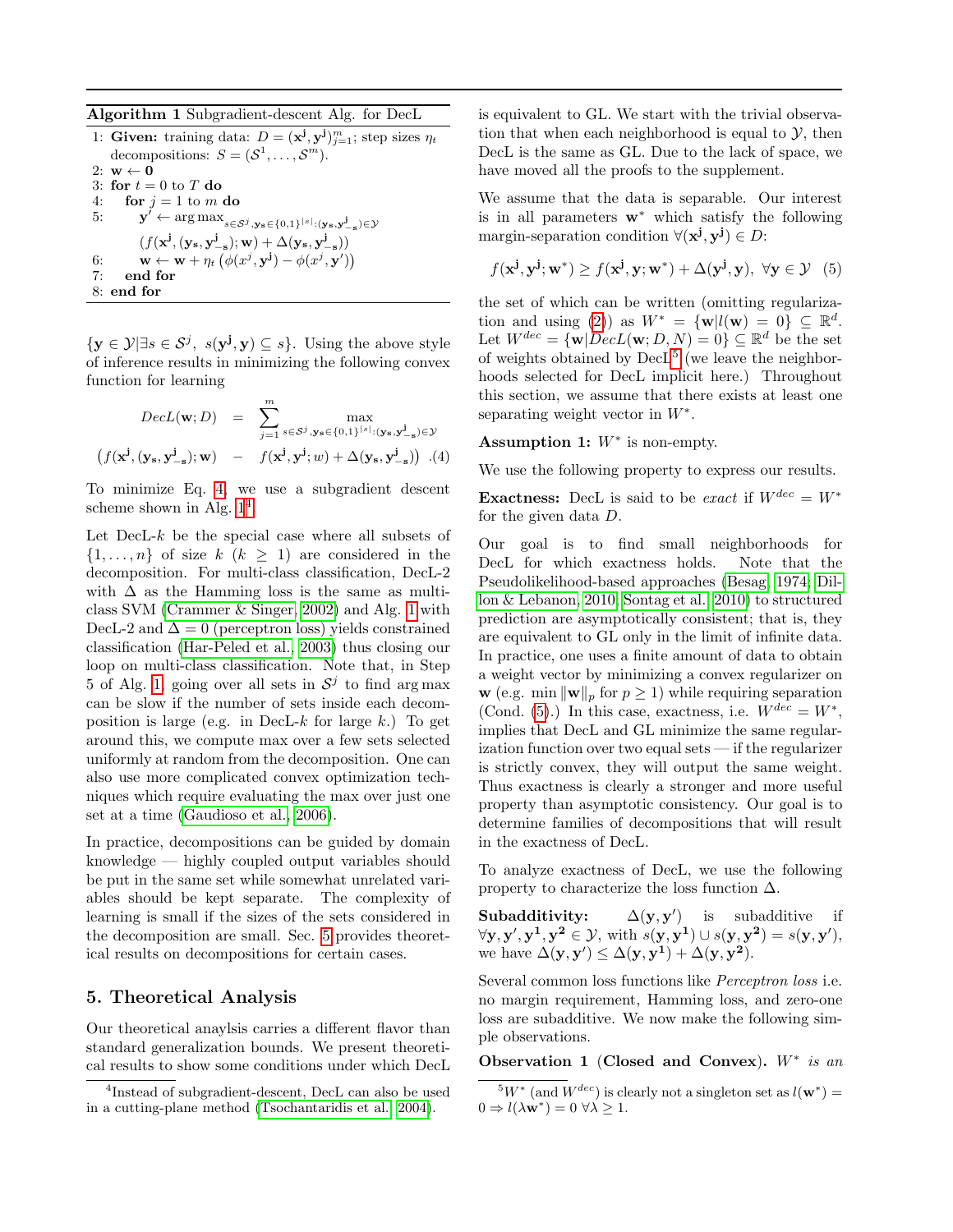intersection of closed half spaces  $-$  one for each separation constraint given by  $(5)$ . Thus  $W^*$  is closed and convex. Similarly,  $W^{dec}$  is closed and convex.

<span id="page-4-0"></span>Observation 2 (Outer bound). For all decompositions, the set of separating weights for DecL give an outer-bound on the set of separating weights for GL, i.e.  $W^* \subseteq W^{dec}$  as DecL seeks to separate the gold output from only a subset of the output space.

Due to observation [2,](#page-4-0) to show that DecL is exact for some decompositions, we need only show that for any  $\mathbf{w}' \notin W^*$ , we also have  $\mathbf{w}' \notin W^{dec}$  — since both  $W^*$ and  $W^{dec}$  are closed and convex, we need to show this only for  $w'$  immediately outside the boundary of  $W^*$ (see the proof in the supplement.) To this end, we define  $B(\mathbf{w}, \epsilon) = \{ \mathbf{w}' | \|\mathbf{w}' - \mathbf{w}\| \leq \epsilon \}$  as a closed ball of radius  $\epsilon$  centered around **w**.

<span id="page-4-1"></span>Theorem 1. DecL is exact if  $\forall w \in W^*, \exists \epsilon > 0,$ such that  $\forall w' \in B(w, \epsilon), \forall (x^j, y^j) \in D$  the following condition holds for nbr( $y^j$ ): if  $\exists y \in \mathcal{Y}$  with  $f(\mathbf{x}^{\mathbf{j}}, \mathbf{y}; \mathbf{w}') + \Delta(\mathbf{y}^{\mathbf{j}}, \mathbf{y}) > f(\mathbf{x}^{\mathbf{j}}, \mathbf{y}^{\mathbf{j}}; \mathbf{w}')$  then  $\exists \mathbf{y}' \in$  $nbr(\mathbf{y}^{\mathbf{j}}) \text{ with } f(\mathbf{x}^{\mathbf{j}}, \mathbf{y}'; \mathbf{w}') + \Delta(\mathbf{y}^{\mathbf{j}}, \mathbf{y}') > f(\mathbf{x}^{\mathbf{j}}, \mathbf{y}^{\mathbf{j}}; \mathbf{w}').$ 

This theorem essentially requires that a  $w'$  which does not globally separate examples in  $D$ , also does not separate the decomposed learning examples. We note that this theorem is very general and applies to any structured prediction problem (and any  $\Delta$ .) We use this theorem to prove exactness for certain decompositions based on some easy to determine characterizations of a) the structure  $(\mathcal{Y})$ , b) the correct parameters  $(W^*)$ , and c) the data  $D$ . The following corollary is an immediate consequence of Theorem [1.](#page-4-1) Roughly, this corollary requires that the difference between the score of the gold output and that of any other output is bounded by the sum of score differences between the gold output and that of outputs in the neighborhood.

<span id="page-4-2"></span>Corollary 1. DecL is exact if  $\Delta$  is subadditive and  $\forall \mathbf{w} \in W^*, \exists \epsilon > 0 \text{ such that } \forall \mathbf{w}' \in B(\mathbf{w}, \epsilon), \forall (\mathbf{x}^{\mathbf{j}}, \mathbf{y}^{\mathbf{j}}) \in$  $D, \forall y \in \mathcal{Y}, s(y, y^j)$  can be partitioned into sets  $s_1, \ldots, s_l$  such that  $\forall k \in \{1, \ldots, l\}, \ (\mathbf{y}_{\mathbf{s}_k}, \mathbf{y}_{-\mathbf{s}_k}^j) \in$  $nbr(\mathbf{y}^{\mathbf{j}}, \mathcal{S}^j)$  and

$$
f(\mathbf{x}^{\mathbf{j}}, \mathbf{y}; \mathbf{w}') - f(\mathbf{x}^{\mathbf{j}}, \mathbf{y}^{\mathbf{j}}; \mathbf{w}') \le
$$

$$
\sum_{k=1}^{l} \left( f(\mathbf{x}^{\mathbf{j}}, (\mathbf{y}_{\mathbf{s}_{k}}, \mathbf{y}_{-\mathbf{s}_{k}}^{\mathbf{j}})); \mathbf{w}') - f(\mathbf{x}^{\mathbf{j}}, \mathbf{y}^{\mathbf{j}}; \mathbf{w}') \right) . (6)
$$

Using these general results, we now examine two different classes of scoring functions mentioned in Sec. [2.](#page-1-0)

#### 5.1. Exactness of DecL for Singleton Scoring Functions with Constraints

In this section, we present exactness results for DecL with singleton scoring function  $f(\mathbf{x}, \mathbf{y}; \mathbf{w})$  =

 $\sum_{i=1}^{n} y_i f_i(\mathbf{x}) = \sum_{i=1}^{n} y_i \mathbf{w_i} \cdot \mathbf{x}$  where the space  $\mathcal{Y}$  is specified by constraints. For instance,  $\mathcal Y$  can be specified by a collection of l logical constraints:  $\mathcal{Y} = \{ \mathbf{y} \in$  $\{0,1\}^n | C_k(\mathbf{y}) = 1, k = 1, \ldots, l\}$  where  $C_k$  is a logical function (e.g. OR) over binary variables in y.  $\mathcal Y$ can also be specified by linear constraints over y as  $\mathcal{Y} = \{ \mathbf{y} \in \{0,1\}^n | A\mathbf{y} \leq \mathbf{b} \}.$ 

In several practical applications, the constraint structure has some symmetry to it and we can invoke Cor. [1](#page-4-2) to provide exactness guarantees for decompositions with set sizes independent of the number of variables. The following corollaries apply to two such cases with set sizes only dependent on the number of constraints.

<span id="page-4-3"></span>**Corollary 2.** If  $\mathcal{Y}$  is specified by  $k$  OR constraints, then Decl- $(k + 1)$  is exact for subadditive  $\Delta$ .

**Corollary 3.** If  $Y$  is specified by  $k \ (k \geq 1)$  linear constraints:  $Ay \leq b$  (or  $\geq$ ',  $\equiv$ '), where A is a binary matrix such that any two variables in y participate in at most one constraint, Decl-3k is exact for subadditive ∆.

As a consequence of Cor. [2,](#page-4-3) if the space  $\mathcal Y$  is specified by  $k$  horn clauses (Srikumar  $\&$  Roth, 2011), then DecL- $(k+1)$  is exact regardless of the number of variables in each clause.

We also note that the results in this section are based on worst-case analyses. In practice, much smallersized decompositions work well in most cases.

#### <span id="page-4-4"></span>5.2. Exactness for Pairwise Markov Networks

While in the last section, we presented exactness results solely based on constraints, in this section, we present decompositions for binary PMNs using some knowledge about the true parameters  $W^*$ .

Recall that, for PMNs,  $\sum_{i=1}^{n} \phi_i(y_i, \mathbf{x}; \mathbf{w}) + \sum_{i,k \in E} \phi_{i,k}(y_i, y_k, \mathbf{x}; \mathbf{w})$  where E  $f(\mathbf{x}, \mathbf{y}; \mathbf{w}) =$ is the set of edges for the underlying graph. Inference over such functions is NP hard in general.

A pairwise potential function,  $\phi_{i,k}$  is called *submodular* if  $(\phi_{i,k}(1,1) + \phi_{i,k}(0,0)) - (\phi_{i,k}(1,0) + \phi_{i,k}(0,1)) > 0$ i.e. it prefers similar labels; it is called supermodular if  $(\phi_{i,k}(1,1) + \phi_{i,k}(0,0)) - (\phi_{i,k}(1,0) + \phi_{i,k}(0,1)) < 0.$ 

**Assumption 2:** Assume that  $\forall (i,k) \in E, \forall x^j \in E$  $D, \forall \mathbf{w}^* \in W^*, \ \phi_{ik}(\cdot, \cdot, \mathbf{x}^{\mathbf{j}}; \mathbf{w}^*)$  is either submodular or supermodular; also, we know if any given  $\phi_{ik}$  is submodular or supermodular.

Such knowledge about pairwise potential functions is often available in practice, especially for submodular potentials. For instance, in several computer vision tasks, neighboring pixels are more likely to carry the same label [\(Besag, 1986;](#page-7-29) [Boykov et al., 1998\)](#page-7-22); in infor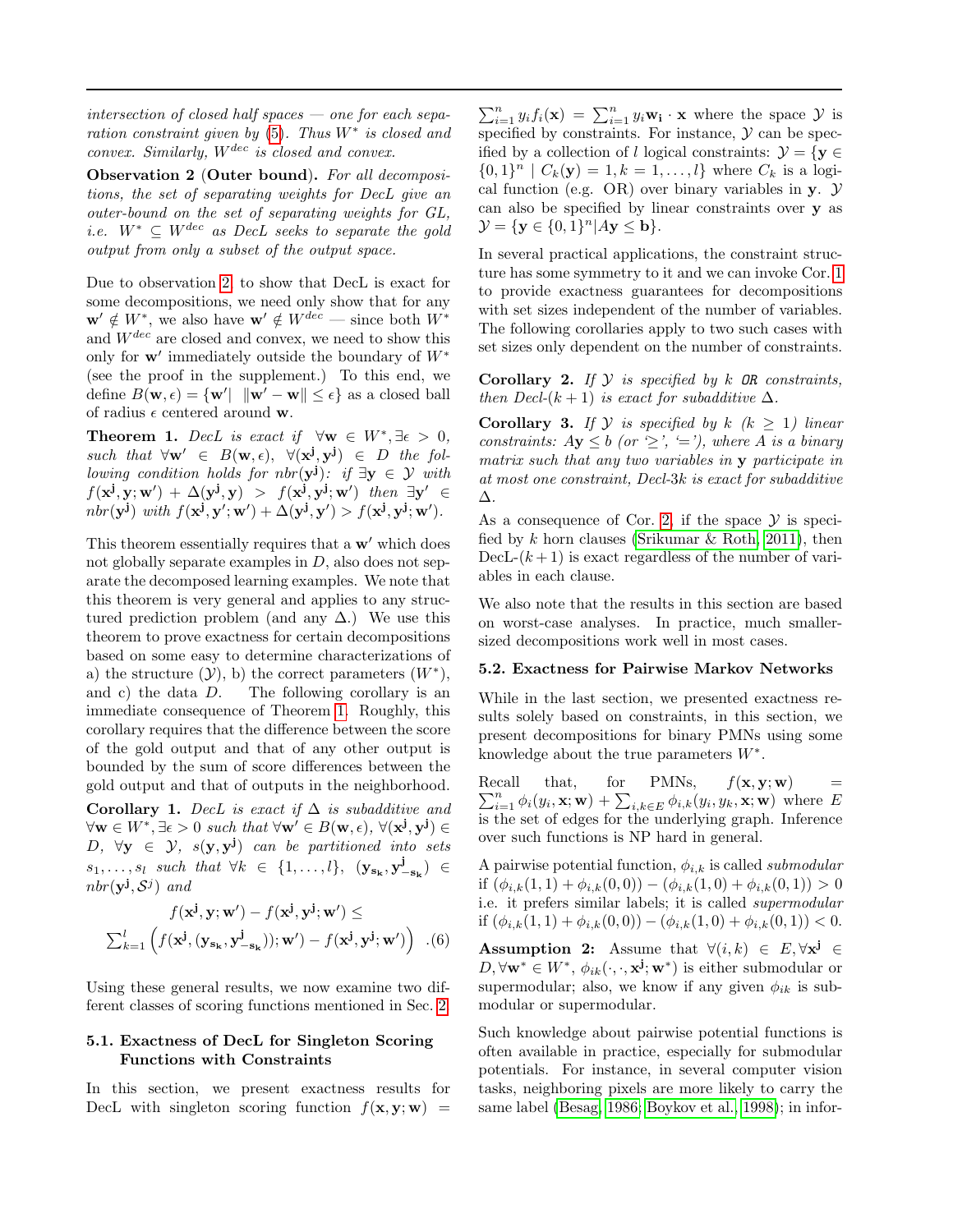mation extraction tasks, consecutive words are likely to belong to the same field. We can also approximately determine this information by computing mutual information over labeled data. With Assumption 2, we present a decomposition, which leads to exactness.

For each instance  $(\mathbf{x}, \mathbf{y}^{\mathbf{j}} = \{y_1^j, \ldots, y_n^j\}),$  define  $E^j = \{(u, v) \in E | (\phi_{uv} \text{ is submodular and } y_u^j)$  $y_v^j$  or  $(\phi_{uv}$  is supermodular and  $y_u^j \neq y_v^j$  i.e.  $E^j$ removes those edges from  $E$  where the labels on nodes "disagree" with the corresponding pairwise potentials. With  $(x^{j}, y^{j})$ , we associate a decomposition  $\mathcal{S}_{pair}(\mathbf{y}^{\mathbf{j}}) = \{c_1, \ldots, c_l\}$  where  $c_1, \ldots, c_l$  are indices of the maximal connected components in  $E^j$ .

Theorem 2. For PMNs where Assumption 2 is satisfied, DecL with  $\mathcal{S}_{pair}$  is exact with subadditive  $\Delta$ .

As a simple illustration, consider a sequential HMM where it is known that the same-state transition probabilities are higher than those for different states i.e. all  $\phi_{ik}$  are submodular. Then for  $y^j$  = 1110011, the corresponding decomposition is  $\mathcal{S}_{pair} =$  $\{\{1, 2, 3\}, \{4, 5\}, \{6, 7\}\}\$ as it contains the maximal connected components with the same label.

Notably, graph cuts can be used for efficient learning over binary PMNs with submodular potentials [\(Szum](#page-7-30)[mer et al., 2008\)](#page-7-30). We note that with submodular potentials, we can augment decomposed inference in DecL with graph cuts in a similar fashion to make it even more efficient.

Finally, DecL can be used when certain additional global constraints are added to PMNs [\(Roth & Yih,](#page-7-3) [2005\)](#page-7-3). The exactness guarantees hold for  $\mathcal{S}_{pair}(\mathbf{y}^{\mathbf{j}})$  if  $\forall \mathbf{y} \in \mathcal{Y}, \forall s \in \mathcal{S}_{pair}(\mathbf{y}^{\mathbf{j}}), (\mathbf{y}_s, \mathbf{y}_{-s}^{\mathbf{j}}) \in \mathcal{Y}$ . Exact global inference can replace DecL inference for those training examples where this condition does not hold. In prac-tice, we find (see Sec. [6.3\)](#page-6-0) that  $\mathcal{S}_{pair}$  works very well for non-binary PMNs in the presence of constraints, where some of our assumptions do not hold.

## <span id="page-5-0"></span>6. Experiments

This section presents experimental results on non-ideal real world settings showing that DecL is effective and robust. We show results on synthetic data as well as two real-world tasks of multi-label classification and information extraction. We perform exact inference using ILP, wherever needed. We show that DecL performs favorably relative to GL on these tasks while greatly reducing the training time. We use appropriate LL approaches as competing baselines. In settings with constraints, we consider another baseline,  $LL+C$ , that uses constraints — which were ignored during learning — for inference during testing.



<span id="page-5-1"></span>Figure 2. Synthetic data: Avg. Hamming loss for different learning algorithms. LL: local learning; LL+C: local learning with constraints during inference; GL: global learning; DecL-1,2,3: our approach. Note that LL and  $LL+C$  are really close. LL+C fails to obtain low error even with a large amount of training data, while Decomposed Learning algorithms achieve a continuously diminishing error.

Table 1. Synthetic Data: Avg. training times in seconds for different learning algorithms for training size=320.

<span id="page-5-2"></span>

| DecL-1 | $DecI - 2$ | ച<br>)ecL-3 | тL |
|--------|------------|-------------|----|
|        |            | רי.ל        |    |

#### 6.1. Experiments on Synthetic Data

We first analyze DecL with simple decompositions - $DecL-1,2,3$  — with singleton scoring functions in a controlled synthetic setting by measuring the performance and efficiency. We generate data with 10 binary output variables, which are constrained by randomly generated linear constraints. We ensure that the resulting  $Y$  contains at least 50 outputs. The features x are sampled randomly from a 20-dimensional space. We randomly generate singleton scoring functions and determine gold labelings for each instance as per Eq. [1](#page-1-3) (thus we know that the data is separable.)

For learning, we use SVM-Struct [\(Tsochantaridis](#page-7-1) [et al., 2004\)](#page-7-1) to implement our algorithms. Our LL baseline ignores the constraints during learning thereby reducing it to learning 10 independent binary classifiers. We test on 200 instances and tune  $C$ , the regularization penalty parameter, on 100 validation instances; we average over 10 random trials. Fig. [2](#page-5-1) plots the loss for each algorithm against the size of the training data and Tab. [1](#page-5-2) shows the training time on 320 examples. Note that the training time for DecL could be much lower with preprocessing of data.

We observe that although LL and LL+C exhibit relatively low error even with a small amount of data, they fail to converge to a near-perfect classifier like GL, with a large amount of data. On the other hand,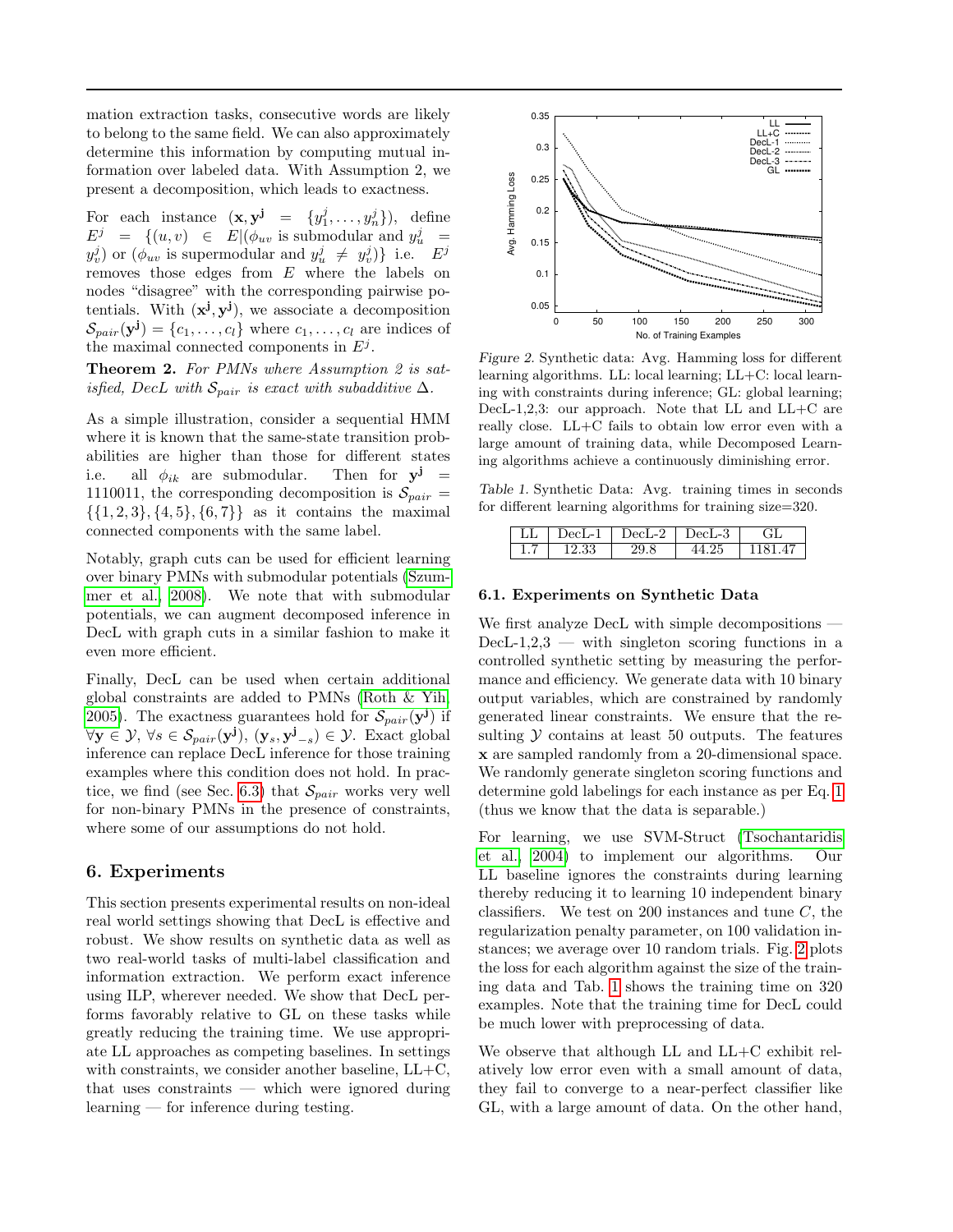<span id="page-6-1"></span>Table 2. Multi-label classification: Avg. F1 and training times for the Reuters data. We report total time spent on inference during learning. The differences in avg. F1 between DecL-2,3 and GL are not statistically significant.

|                                 |                 | LL $\vert$ DecL-1 $\vert$ DecL-2 $\vert$ DecL-3 $\vert$ |       | GL.    |  |  |  |
|---------------------------------|-----------------|---------------------------------------------------------|-------|--------|--|--|--|
| Avg. F1 (in $\%$ points)        |                 |                                                         |       |        |  |  |  |
| 79.80                           | $54.22$   81.46 |                                                         | 82.56 | 81.81  |  |  |  |
| <b>Time</b> ( $x$ 1000 seconds) |                 |                                                         |       |        |  |  |  |
| 8.08                            | 5.09            | 22.86                                                   | 68.10 | 126.78 |  |  |  |

DecL-2, 3 exhibit performance close to global learning while taking much less time to train.

#### 6.2. Multi Label Document Classification

We test various algorithms on a multi-label document classification task over the Reuters dataset [\(Lewis](#page-7-31) [et al., 2004\)](#page-7-31). We use one section of the data with 6,000 instances and reduce it to the 30 most frequent labels. We keep 3600 instances for training, 1200 for testing, and 1200 for validation.

We model the scoring function as a PMN over a complete graph over all the labels to capture interactions between all pairs of labels. We compare DecL-1,2,3 with GL and a local learning (LL) approach which drops the pairwise components reducing the problem to 30 independent binary classifiers. We again use SVM-Struct for learning the parameters for GL and DecL. We measure the performance using a perinstance F1 measure given by  $F1 = \frac{2c}{t+p}$ , where t is the number of gold labels for this instance, p is the number of predicted labels, and c is the number of correct predictions; we report averages over all test instances. Tab. [2](#page-6-1) presents results with 10-fold cross validation<sup>[6](#page-6-2)</sup>. DecL-2,3 perform as well as GL and much better than LL. Notably, DecL-2 is 6 times faster than GL. As in the synthetic data experiments, DecL-1, a.k.a. Pseudomax [\(Sontag et al., 2010\)](#page-7-13), performs badly.

#### <span id="page-6-0"></span>6.3. Information Extraction: Sequence Tagging with Submodular Potentials

We test the efficacy of our approach on two information extraction tasks inspired by our analysis of PMNs in Sec. [5.2.](#page-4-4) Our task is to identify the functional fields (e.g. 'author', 'title', 'facilties', 'roommates') from citations [\(McCallum et al., 2000\)](#page-7-32) and advertisements [\(Grenager et al., 2005\)](#page-7-33) datasets. We model this setting as an HMM (a special case of PMN) with different functional fields as hidden states and words as emissions. We add certain global constraints borrowed from [Chang et al.](#page-7-34) [\(2007\)](#page-7-34) to the HMM, which necessitate ILP-based inference.

<span id="page-6-3"></span>Table 3. Performance comparison showing average accuracy (Acc) of HMM, LL+C, GL, and DecL. CRR07 refers to the state-of-the-art supervised results reported on these datasets by [Chang et al.](#page-7-34) [\(2007\)](#page-7-34). We also show average training time (Time) taken for GL and DecL in hours. Size indicates the number of documents.

| Size              | HMM   | LL+C  | CRR07 | GL    |       | $_{\rm Decl}$ |       |
|-------------------|-------|-------|-------|-------|-------|---------------|-------|
|                   | Acc   | Acc   | Acc   | Acc   | Time  | Acc           | Time  |
| Citations dataset |       |       |       |       |       |               |       |
| 20                | 66.74 | 77.00 | 81.1  | 79.60 | 7.97  | 79.26         | 1.05  |
| 300               | 91.21 | 91.52 | 92.5  | 94.55 | 40.59 | 94.77         | 10.69 |
| Ads dataset       |       |       |       |       |       |               |       |
| 20                | 67.78 | 71.57 | 71.9  | 69.05 | 22.76 | 69.18         | 11.57 |
| 100               | 76.52 | 78.97 | 80.4  | 80.0  | 75.46 | 80.3          | 37.55 |

For the given tasks, words corresponding to a field, e.g. 'title', occur in long contiguous blocks; thus we assume that the correct HMM transition matrix has a high same-state transition probability which is a generalization of the submodular potentials we assumed in Sec. [5.2](#page-4-4) and hence a natural testing ground for our theory. We use the decomposition  $\mathcal{S}_{pair}$  presented in Sec. [5.2](#page-4-4) to perform DecL; intuitively, these decompositions enable DecL to capture the "diagonal-heavy" nature of the HMM transition matrix while allowing it to learn the transitions between different fields.

We perform discriminative learning using averaged structured perceptron [\(Collins, 2002\)](#page-7-0). We use HMM without constraints as an LL baseline. We obtain an LL+C baseline by adding constraints during test.

Table [3](#page-6-3) presents the results for the two domains. LLbased approaches perform very well for small data sizes because with a less expressive model, they need less data to generalize. However, with large amounts of training data, GL and DecL easily outperform HMM and LL+C. DecL does slightly, although not significantly, better than GL while being 2-8 times faster. Our results compare favorably with the stateof-the-art supervised results reported on these datasets by [Chang et al.](#page-7-34) [\(2007\)](#page-7-34) (CRR07.) Overall, we gather that by utilizing very simple knowledge of the task at hand (submodular potentials), we can perform nearglobal learning while being very efficient.

## 7. Conclusion

We presented Decomposed Learning  $(DecL)$  — a technique for efficient structural learning. DecL learns efficiently by performing inference over a small part of the output space. We provided theoretical results, which use characterizations of the structure, target parameters, and ground truth labels to decompose the output space such that the resulting DecL is efficient and equivalent to exact learning. While the common approximation practice in structural learning tasks

<span id="page-6-2"></span> $6$ We observe similar results for averaged per-label F1.